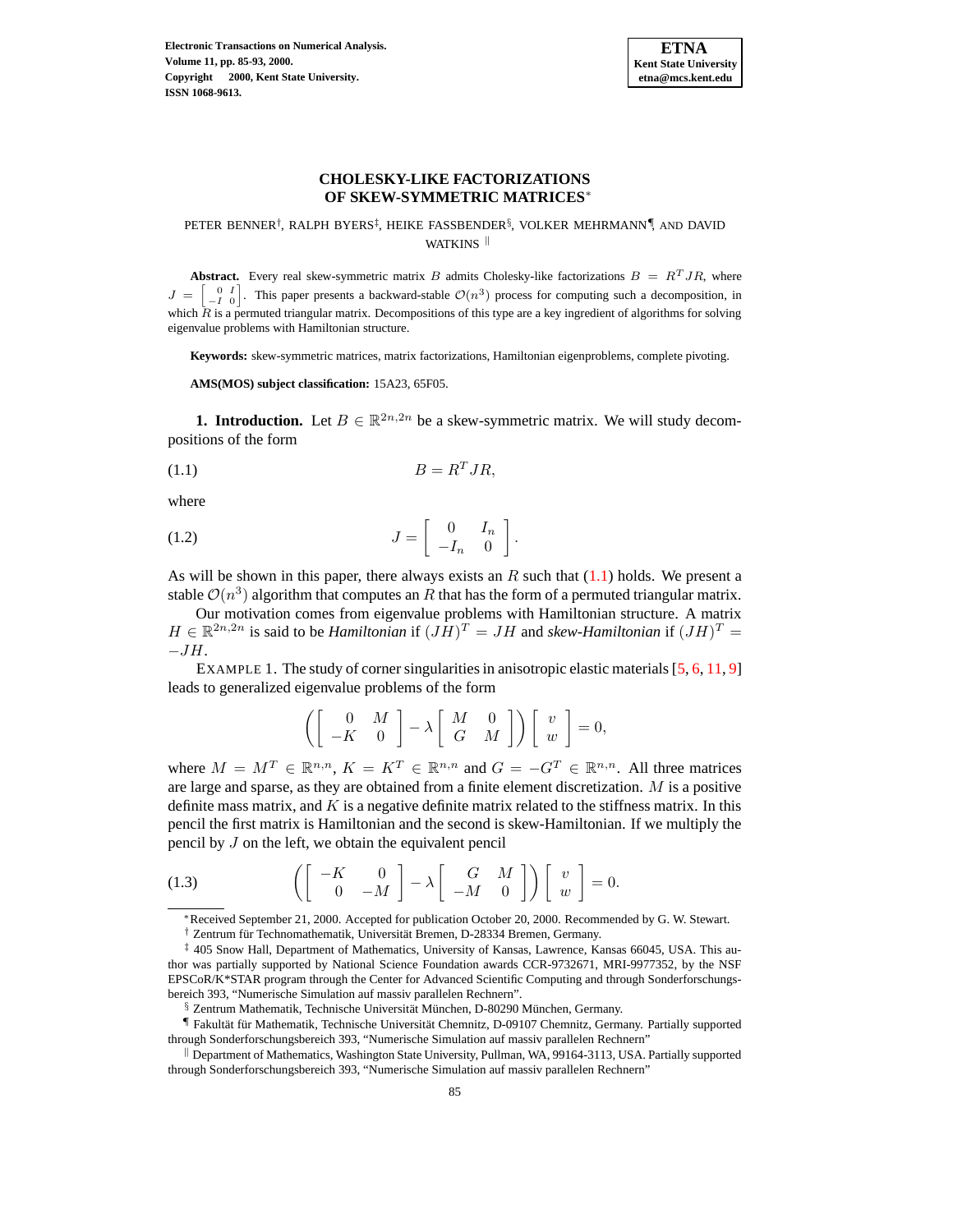Now the first matrix is symmetric and the second is skew-symmetric.

EXAMPLE 2. Linear quadratic optimal control problems for descriptor systems  $[8, 1]$  $[8, 1]$  $[8, 1]$ lead to eigenvalue problems of the form

 $\mathbb{R}^2$  . The set

(1.4) 
$$
\left( \left[ \begin{array}{cc} A & BB^T \\ C^T C & -A^T \end{array} \right] - \lambda \left[ \begin{array}{cc} E & 0 \\ 0 & E^T \end{array} \right] \right) \left[ \begin{array}{c} v \\ w \end{array} \right] = 0.
$$

Again the first matrix is Hamiltonian and the second is skew-Hamiltonian, and again we can multiply by  $J$  to obtain an equivalent pencil

<span id="page-1-0"></span>(1.5) 
$$
\left( \begin{bmatrix} C^T C & -A^T \\ -A & -BB^T \end{bmatrix} - \lambda \begin{bmatrix} 0 & E^T \\ -E & 0 \end{bmatrix} \right) \begin{bmatrix} v \\ w \end{bmatrix} = 0,
$$

in which the first matrix is symmetric and the second is skew-symmetric.

Consider a generalized eigenvalue problem of the form  $(A - \lambda B)v = 0$ , where A is symmetric and  $B$  is skew-symmetric and nonsingular. We can often facilitate solution of this problem by transforming it to a standard eigenvalue problem  $(H - \lambda I)z = 0$ , in which H is a Hamiltonian matrix. Suppose we can factor B into a product  $B = R<sup>T</sup> J R$ , as in [\(1.1\)](#page-0-0). Then we can transform the pencil  $A - \lambda B$  to  $R^{-T}AR^{-1} - \lambda J$ , in which the coefficient matrices are still symmetric and skew-symmetric, respectively. If we then premultiply by  $J^{-1}$  =  $J^T$ , we obtain  $J^T R^{-T} A R^{-1} - \lambda I$ , in which the coefficient matrix  $H = J^T R^{-T} A R^{-1}$  is Hamiltonian. Equivalently, using  $L = JA$  and  $N = JB$  for some symmetric A and skewsymmetric B, we may consider a Hamiltonian/skew-Hamiltonian eigenproblem  $(L-\lambda N)v =$ 0 and use a factorization  $J^T R^T J R$  of the skew-Hamiltonian matrix N in order to transform this generalized eigenproblem to a standard Hamiltonian eigenproblem.

Transformations of this type were exploited in [\[1\]](#page-8-5) and [\[9\]](#page-8-3) to yield new structurepreserving algorithms for the computation of eigenvalues, eigenvectors, and deflating subspaces of Hamiltonian/skew-Hamiltonian pencils. The numerically stable factorization presented in this paper extends the algorithms proposed in [\[1\]](#page-8-5) and [\[9\]](#page-8-3) to all Hamiltonian/skew-Hamiltonian pencils. It is an important point that none of the methods proposed in  $[1, 9]$  $[1, 9]$  $[1, 9]$ requires explicit formation of the Hamiltonian matrix  $H = J^T R^{-T} A R^{-1}$ .

**2. Skew-Symmetric Cholesky-like Factorizations.** In some cases a useful factorization of the form  $B = R<sup>T</sup> J R$  can be found by inspection.

EXAMPLE 3. Consider the matrix

$$
B = \left[ \begin{array}{cc} 0 & E^T \\ -E & 0 \end{array} \right]
$$

from  $(1.5)$ . By inspection

$$
B = \left[ \begin{array}{cc} 0 & I \\ -E & 0 \end{array} \right] \left[ \begin{array}{cc} 0 & I \\ -I & 0 \end{array} \right] \left[ \begin{array}{cc} 0 & E^T \\ -I & 0 \end{array} \right] = R^T J R.
$$

If  $E$  is nonsingular, then this is a useful factorization [\[1\]](#page-8-5).

EXAMPLE 4. Consider the matrix

$$
B = \left[ \begin{array}{cc} G & M \\ -M & 0 \end{array} \right]
$$

from  $(1.3)$ . We have

$$
B = \left[ \begin{array}{cc} I & -\frac{1}{2}G \\ 0 & M \end{array} \right] \left[ \begin{array}{cc} 0 & I \\ -I & 0 \end{array} \right] \left[ \begin{array}{cc} I & 0 \\ \frac{1}{2}G & M \end{array} \right] = R^T J R.
$$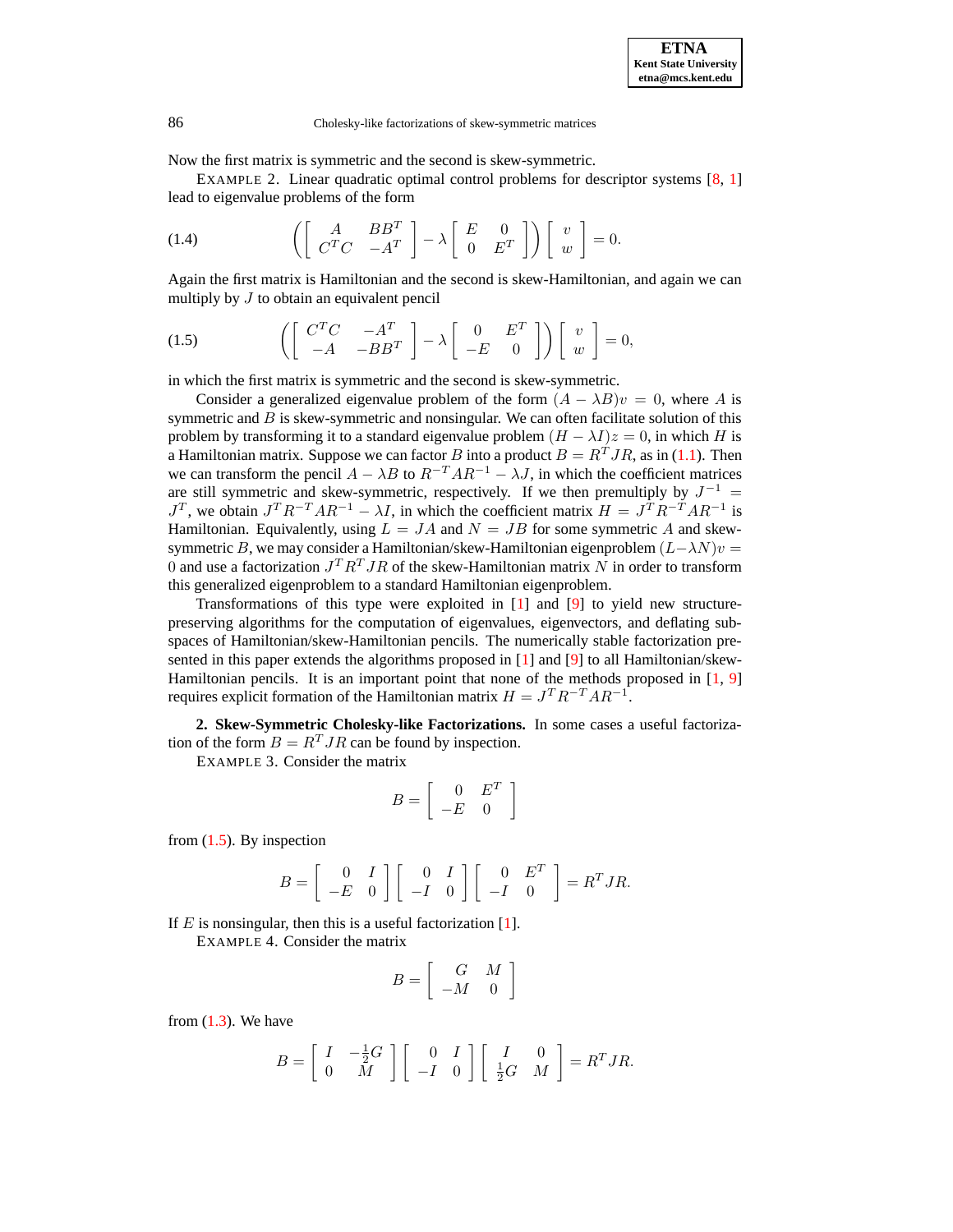**ETNA Kent State University etna@mcs.kent.edu**

This is essentially the decomposition that was used in [\[9\]](#page-8-3). With this decomposition, the Hamiltonian matrix corresponding to the pencil  $A - \lambda B$  of [\(1.3\)](#page-0-1) is

$$
H = J^{T} R^{-T} A R^{-1}
$$
  
=  $\begin{bmatrix} 0 & -I \\ I & 0 \end{bmatrix} \begin{bmatrix} I & -\frac{1}{2} G M^{-1} \\ 0 & M^{-1} \end{bmatrix} \begin{bmatrix} -K & 0 \\ 0 & -M \end{bmatrix} \begin{bmatrix} I & 0 \\ -\frac{1}{2} M^{-1} G & M^{-1} \end{bmatrix}$   
=  $\begin{bmatrix} 0 & I \\ -I & 0 \end{bmatrix} \begin{bmatrix} I & -\frac{1}{2} G \\ 0 & I \end{bmatrix} \begin{bmatrix} K & 0 \\ 0 & M^{-1} \end{bmatrix} \begin{bmatrix} I & 0 \\ -\frac{1}{2} G & I \end{bmatrix}.$ 

It is relatively easy to see that any nonsingular skew-symmetric matrix has a decomposition of the form  $(1.1)$ .

PROPOSITION 2.1. Let  $B \in \mathbb{R}^{m,m}$  be skew-symmetric. If B is nonsingular, then there *exists*  $R \in \mathbb{R}^{m,m}$  *such that B can be factored as*  $B = R^T J R$ *.* 

*Proof.* This is an easy consequence of the spectral decomposition  $B = Q^T X Q$  (Murnaghan canonical form), see e.g.  $[10]$ , in which  $Q$  is orthogonal and  $X$  is block diagonal. Each block on the main diagonal is  $2 \times 2$  and has the form

$$
\left[\begin{array}{cc} 0 & \delta_i \\ -\delta_i & 0 \end{array}\right],
$$

with  $\delta_i > 0$ , where  $\pm i \delta_i$  is a pair of complex conjugate (purely imaginary) eigenvalues of B. If we let  $D = \text{diag}\{\sqrt{\delta_1}, \sqrt{\delta_1}, \dots, \sqrt{\delta_n}, \sqrt{\delta_n}\}\)$ , then  $X = D\hat{J}D = D^T\hat{J}D$ , where  $\hat{J}$  is the block diagonal matrix with  $2 \times 2$  blocks

$$
\left[\begin{array}{cc} 0 & 1 \\ -1 & 0 \end{array}\right]
$$

running down the main diagonal. Clearly,  $\hat{J}$  is permutationally similar to  $J$ . Indeed,

$$
\hat{J} = PJP^T,
$$

where  $P$  is the perfect-shuffle permutation

<span id="page-2-0"></span>
$$
(2.1) \tP = [e_1, e_3, \ldots, e_{2n-1}, e_2, e_4, \ldots, e_{2n}],
$$

with  $e_j$  the jth unit vector in  $\mathbb{R}^{2n}$ . Combining these factorizations, we obtain  $B = R^T J R$ , where  $R = P^T D Q$ .

Not only have we shown the existence of a decomposition  $B = R<sup>T</sup> J R$ , we have sketched a practical (and stable) algorithm for computing one. The only nontrivial step is the computation of the Murnaghan form. Efficient methods for computing this form are given in [\[10,](#page-8-6) [12\]](#page-8-7). The decomposition is also usable in practice, since  $R^{-1}$  is easily accessible; each of its factors  $P<sup>T</sup>$ , D, and Q, has an easily computable inverse. However, this factorization has substantial drawbacks. The iterative algorithms needed to compute the Murnaghan form use substantially more arithmetic work than the direct factorization algorithm presented below. Furthermore, and perhaps more importantly, the Murnaghan decomposition does not preserve sparseness.  $Q$  is essentially a matrix of eigenvectors of  $B$ . Even if  $B$  is extremely sparse (as, e.g., for problems as in Example [1\)](#page-0-2), Q will be full.

**2.1. Triangular Factorizations.** For sparse problems we require a different factorization. Chances for preserving sparseness are better if  $R$  is obtained through a process similar to Gaussian elimination, which leads to a triangular  $R$ . This technique has proven successful in computing sparse LU and Cholesky factorizations; see, e.g, [\[2,](#page-8-8) [3\]](#page-8-9). We begin with a theorem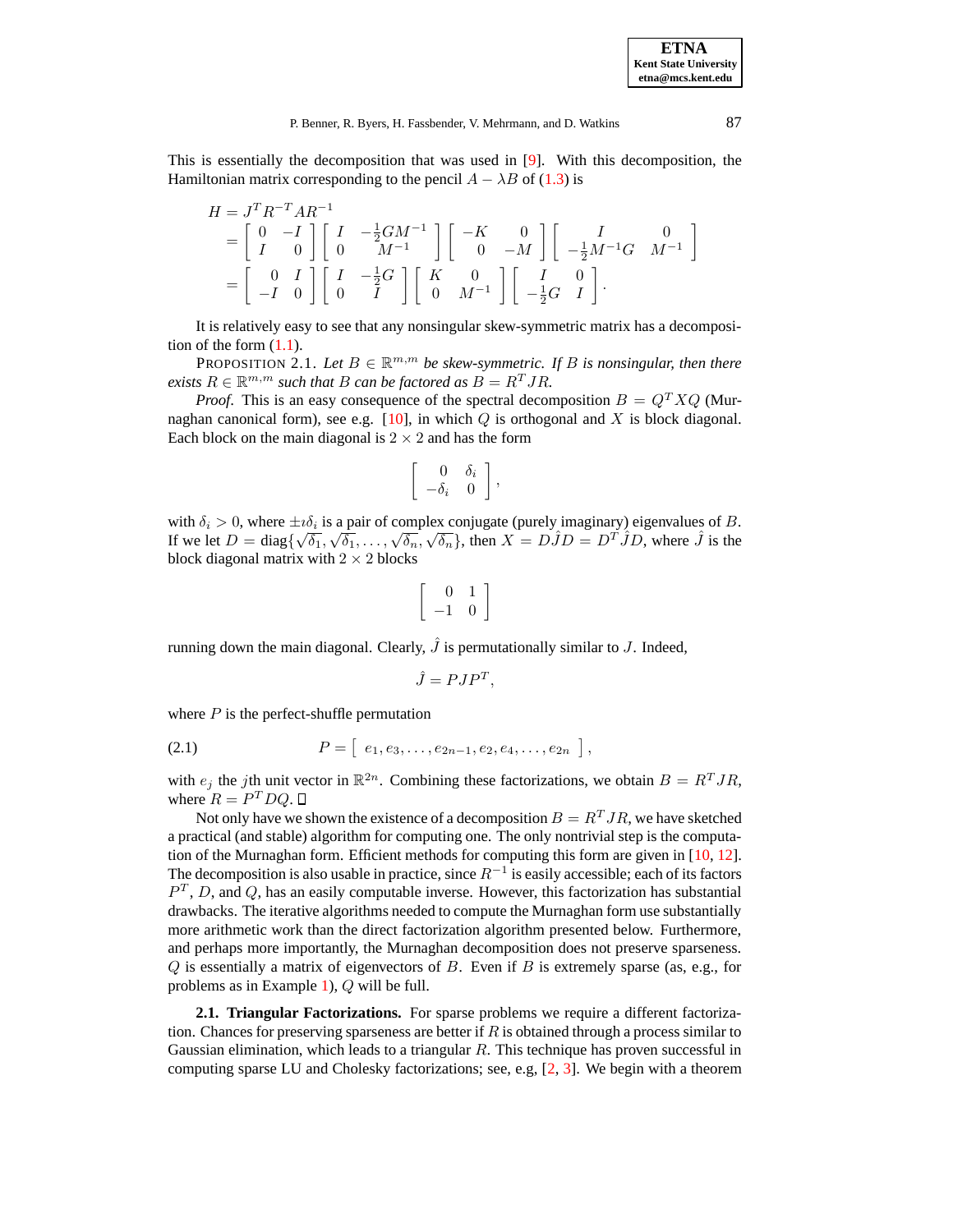that tells what can be done without pivoting. Of greatest interest to us is the even-dimensional case. However, we include the odd-dimensional case for completeness.

For notational convenience we will produce decompositions of the form  $B = R^T \hat{J}R$ , using the shuffled matrix  $\hat{J}$  instead of J. We then obtain the desired results by deshuffling.

We will use the following notation. When we want to emphasize the dimension of  $\hat{J}$ , we write  $\hat{J}_{2n}$ . Thus  $\hat{J}_{2n} = PJ_{2n}P^{T}$ , where P is as in [\(2.1\)](#page-2-0) and

$$
J_{2n} = \left[ \begin{array}{cc} 0 & I_n \\ -I_n & 0 \end{array} \right].
$$

In addition we define

$$
\hat{J}_{2n+1} = \left[ \begin{array}{cc} \hat{J}_{2n} & 0 \\ 0 & 0 \end{array} \right].
$$

Finally  $B\leq i$  is will denote the *i*th leading principal submatrix of the matrix B.

THEOREM 2.2.

*i*) Let  $B \in \mathbb{R}^{2n,2n}$  be a skew-symmetric matrix such that  $\det B \leq 2j \geq j \neq 0$  for  $j = 1, \ldots, n$ . Then B has a unique factorization

$$
(2.2) \t\t\t B = R^T \hat{J}_{2n} R,
$$

*where R is upper triangular with*  $r_{2j-1,2j} = 0$ ,  $r_{2j-1,2j-1} > 0$  *and*  $r_{2j,2j} =$  $\pm r_{2j-1,2j-1}$  *for*  $j = 1, \ldots, n$ *. Thus R has*  $2 \times 2$  *blocks of the form* 

$$
\left[\begin{array}{cc}r & 0\\0 & \pm r\end{array}\right]
$$

*running down the main diagonal.*

*ii)* Let  $B \in \mathbb{R}^{(2n+1),(2n+1)}$  be a skew-symmetric matrix such that  $\det B \leq 2j > \neq 0$ *for*  $j = 1, \ldots, n$ *. Then B has a unique factorization* 

(2.3) 
$$
B = R^T \hat{J}_{2n+1} R,
$$

*with R as in part i*), *along with the additional condition*  $r_{2n+1,2n+1} = 0$ *.* 

*Proof.* We begin by proving part i) by induction on n. If  $n = 1$  we have  $B = \begin{bmatrix} 0 & v \\ -v & 0 \end{bmatrix}$ , where  $v \neq 0$  by the assumption det  $B\leq 2 > \vert \neq 0$ . From the equation

$$
\left[\begin{array}{cc} r & 0 \\ 0 & s \end{array}\right] \left[\begin{array}{cc} 0 & 1 \\ -1 & 0 \end{array}\right] \left[\begin{array}{cc} r & 0 \\ 0 & s \end{array}\right] = \left[\begin{array}{cc} 0 & rs \\ -rs & 0 \end{array}\right]
$$

we see that we need to choose r and s so that  $rs = v$ . Since we want  $r > 0$  and  $s = \pm r$ , we must choose r and s as follows. If  $v > 0$ , take  $r = +\sqrt{v}$  and  $s = r$ ; if  $v < 0$ , take  $r = +\sqrt{-v}$  and  $s = -r$ . This establishes existence and uniqueness of the factorization in the case  $n = 1$ .

For the induction step partition  $B$  as

$$
B = \left[ \begin{array}{cc} B_{11} & B_{12} \\ -B_{12}^T & B_{22} \end{array} \right],
$$

where  $B_{11} \in \mathbb{R}^{2,2}$ . As we have just demonstrated,  $B_{11}$  has a unique decomposition  $B_{11} = \overline{C_{11}^{T}} \cdot \hat{C_{11}}$  $R_{11}^T \hat{J}_2 R_{11}$ , where  $R_{11} = \text{diag}\{r, \pm r\}$ . Let  $R_{12} = \hat{J}_2^T R_{11}^{-T} B_{12}$  and  $S = B_{22} - R_{12}^T \hat{J}_2 R_{12}$ . Then

<span id="page-3-0"></span>
$$
(2.4) \tB = \begin{bmatrix} B_{11} & B_{12} \\ -B_{12}^T & B_{22} \end{bmatrix} = \begin{bmatrix} R_{11}^T & 0 \\ R_{12}^T & I \end{bmatrix} \begin{bmatrix} \hat{J}_2 \\ S \end{bmatrix} \begin{bmatrix} R_{11} & R_{12} \\ 0 & I \end{bmatrix}.
$$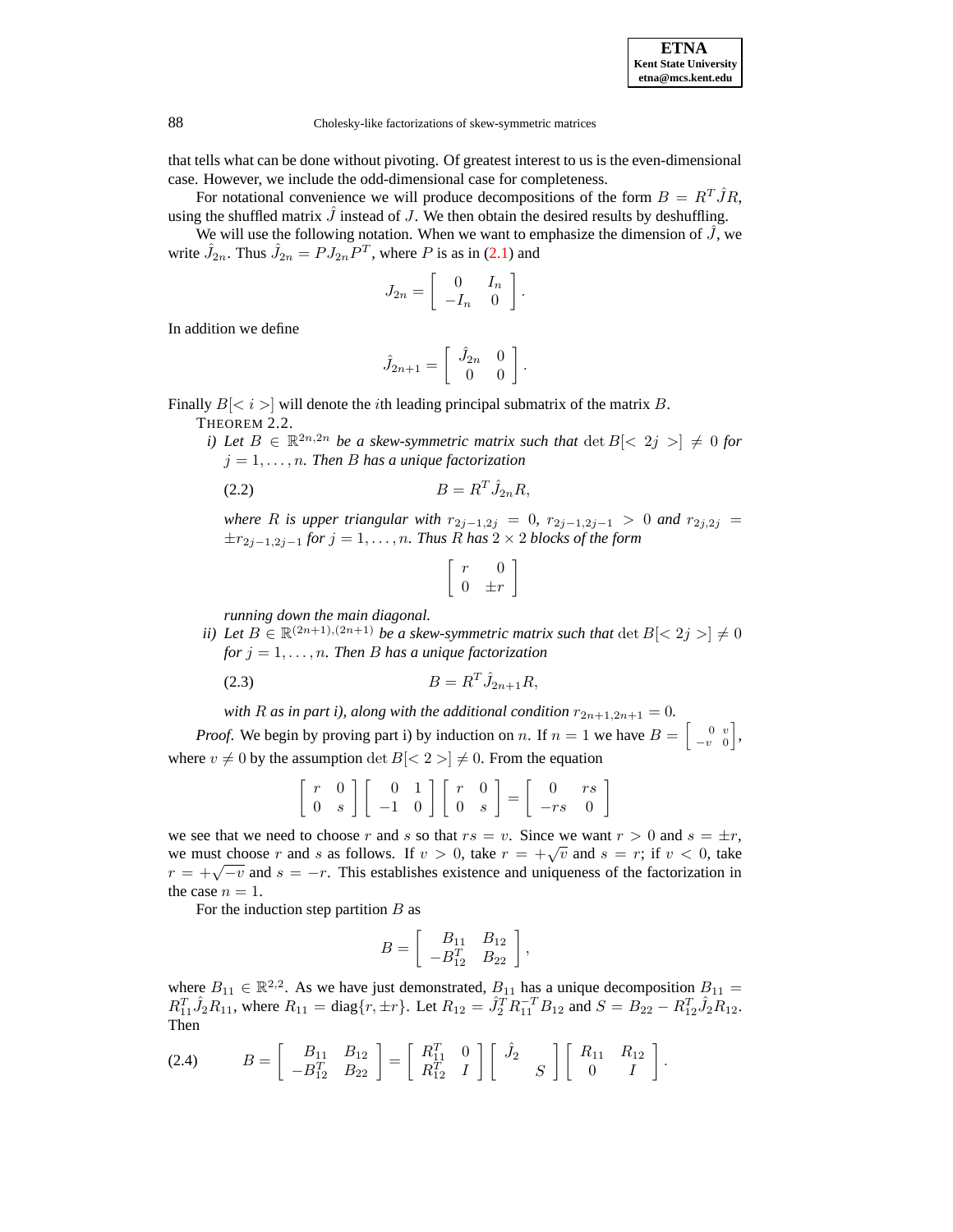The Schur complement  $S \in \mathbb{R}^{2n-2,2n-2}$  is skew-symmetric. It also satisfies det  $S \leq 2j > 1$  $]\neq 0$  for  $j = 1, \ldots, n - 1$ , inheriting the property from B. This is an easy consequence of [\(2.4\)](#page-3-0). Therefore, by the induction hypothesis, there is a unique upper triangular  $R_{22}$  of the specified form, such that  $S = R_{22}^T \hat{J}_{2n-2} R_{22}$ . Substituting this expression for S into [\(2.4\)](#page-3-0), we obtain

<span id="page-4-0"></span>
$$
(2.5) \tB = \begin{bmatrix} B_{11} & B_{12} \\ -B_{12}^T & B_{22} \end{bmatrix} = \begin{bmatrix} R_{11}^T & 0 \\ R_{12}^T & R_{22}^T \end{bmatrix} \begin{bmatrix} \hat{J}_2 \\ \hat{J}_{2n-2} \end{bmatrix} \begin{bmatrix} R_{11} & R_{12} \\ 0 & R_{22} \end{bmatrix},
$$

which is the desired decomposition.

We easily check uniqueness. Equation [\(2.5\)](#page-4-0) implies  $B_{12} = R_{11}^T \hat{J}_2 R_{12}$ , which determines  $R_{12}$  uniquely, since  $R_{11}^T \hat{J}_2$  is nonsingular. Equation [\(2.5\)](#page-4-0) also implies  $B_{22} = R_{12}^T \hat{J}_2 R_{12} +$  $R_{22}^T \hat{J}_{2n-2} R_{22}$ , which forces  $R_{22}^T \hat{J}_{2n-2} R_{22} = S$ . As part of the induction hypothesis,  $R_{22}$  is unique.

Now consider the odd-dimensional case ii). Suppose  $B \in \mathbb{R}^{m,m}$ , where  $m = 2n + 1$ . The case  $m = 1$  is trivial. If  $m > 1$ , we deduce the result from the even case  $m - 1$ . Partition B as

$$
B = \left[ \begin{array}{cc} \tilde{B} & v \\ -v^T & 0 \end{array} \right],
$$

where  $\tilde{B} \in \mathbb{R}^{2n,2n}$ . Since we have already established the even case,  $\tilde{B}$  has a unique decomposition  $\tilde{B} = \tilde{R}^T \hat{J}_{2n} \tilde{R}$  of the specified form. Let  $w = \hat{J}_{2n}^T \tilde{R}^{-T} v$ . Then

$$
B = \begin{bmatrix} \tilde{B} & v \\ -v^T & 0 \end{bmatrix} = \begin{bmatrix} \tilde{R}^T & 0 \\ w^T & 0 \end{bmatrix} \begin{bmatrix} \hat{J}_{2n} \\ 0 \end{bmatrix} \begin{bmatrix} \tilde{R} & w \\ 0 & 0 \end{bmatrix},
$$

which is the desired decomposition. One easily checks that this equation determines  $\hat{R}$  and w uniquely.  $\square$ 

In the odd-dimensional case, the condition  $r_{2n+1,2n+1} = 0$  was specified arbitrarily in order to obtain uniqueness of the factorization. In fact,  $r_{2n+1,2n+1}$  can be given any value.

**2.2. Factorization with Complete Pivoting.** If we allow pivoting, we can drop the assumptions on the nonsingularity of principal submatrices. To preserve skew-symmetry in a skew-symmetric B we only consider symmetric permutations of B, that is  $B \leftarrow PBP^T$ , where  $P$  is a permutation matrix. Row permutations or column permutations alone destroy skew-symmetry.

<span id="page-4-1"></span>THEOREM 2.3. Let  $B \in \mathbb{R}^{m,m}$  be skew-symmetric and let  $\text{rank}(B) = 2s$ . Then there *exists a permutation matrix* Q *such that*

$$
(2.6) \t\t B = Q^T R^T \hat{J} R Q,
$$

*where R is upper triangular,*  $r_{2j-1,2j} = 0$ ,  $r_{2j-1,2j-1} = r_{2j,2j} > 0$  *for*  $j = 1,...,s$ ,  $|r_{jk}| \leq r_{jj}$  *for*  $k > j$ ,  $j = 1, \ldots, 2s$ , and  $r_{jk} = 0$  *for*  $j > 2s$ . In general Q is not uniquely *determined. Once* Q *has been fixed,* R *is uniquely determined.*

*Proof.* The proof is by induction on s. If  $s = 0$ , the correct decomposition is  $B = 0^T \hat{J}0$ . Now suppose  $s > 0$ , and assume the result holds for matrices of rank  $2(s - 1)$ . We use a complete pivoting strategy. Search B for its largest (positive) entry. Suppose this is in position  $(i, j)$ , noting that  $i \neq j$ . If  $i \neq 1$ , interchange rows 1 and i. The largest entry is now in position  $(1, j)$ . Now interchange columns 1 and i. If  $j = 1$ , the largest entry is now in position  $(1,i)$ ; let  $k = i$ . If  $j \neq 1$ , then since  $i \neq j$ , the largest entry remains in position  $(1, j)$ ; let  $k = j$ . Now if  $k \neq 2$ , interchange columns 2 and k and also rows 2 and k. The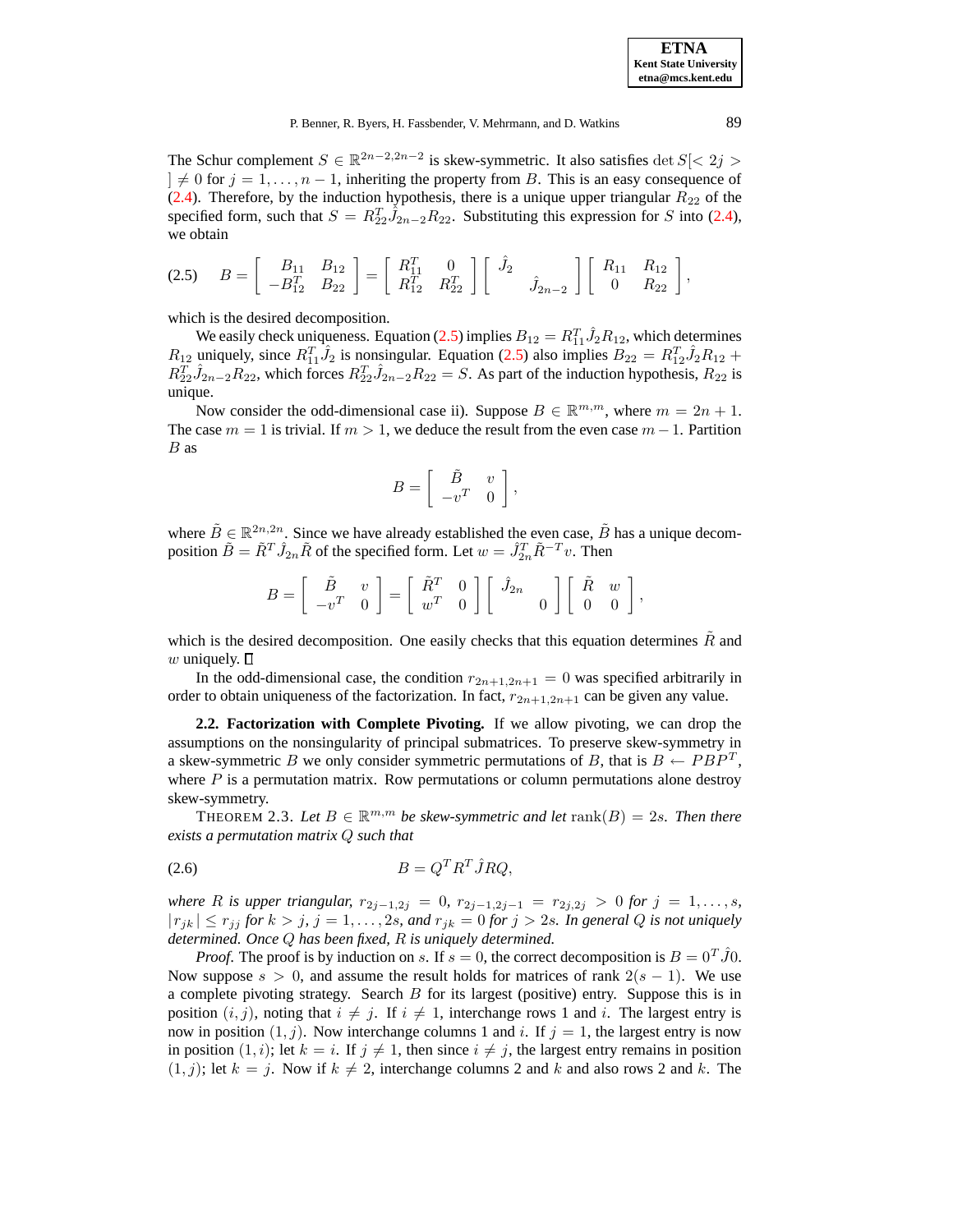result is a skew-symmetric matrix  $\tilde{B} = Q_1^T B Q_1$ , whose largest entry is in the  $(1, 2)$  position.  $Q_1$  is a permutation matrix.

Partition  $\tilde{B}$  as

$$
\tilde{B} = \left[ \begin{array}{cc} \tilde{B}_{11} & \tilde{B}_{12} \\ -\tilde{B}_{12}^T & \tilde{B}_{22} \end{array} \right],
$$

where  $\tilde{B}_{11} \in \mathbb{R}^{2,2}$ .  $\tilde{B}_{11} = \begin{bmatrix} 0 & v \\ -v & 0 \end{bmatrix}$ , where v is the largest (positive) entry of  $\tilde{B}$ . Let  $r = \sqrt{v}$  and  $R_{11} = \begin{bmatrix} r & 0 \\ 0 & r \end{bmatrix}$ . Then  $\tilde{B}_{11} = R_{11}^T \hat{J}_2 R_{11}$ . Let  $\tilde{R}_{12} = \hat{J}_2^T R_{11}^{-T} \tilde{B}_{12}$  and  $S =$  $\tilde{B}_{22} - \tilde{R}_{12}^T \hat{J}_2 \tilde{R}_{12}$ . Then

<span id="page-5-0"></span>
$$
(2.7) \qquad \tilde{B} = \left[ \begin{array}{cc} \tilde{B}_{11} & \tilde{B}_{12} \\ -\tilde{B}_{12}^T & \tilde{B}_{22} \end{array} \right] = \left[ \begin{array}{cc} R_{11}^T & 0 \\ \tilde{R}_{12}^T & I \end{array} \right] \left[ \begin{array}{cc} \hat{J}_2 & \\ & S \end{array} \right] \left[ \begin{array}{cc} R_{11} & \tilde{R}_{12} \\ 0 & I \end{array} \right].
$$

From the definition of  $\tilde{R}_{12}$ , we see that each of its entries has the form  $\tilde{b}/r$ , where  $\tilde{b}$  is an entry of  $\tilde{B}_{12}$ . Since  $|\tilde{b}|/r \le v/r = r$ , we conclude that all entries in the first two rows are bounded in modulus by  $r$ .

The Schur complement S is skew-symmetric and has rank  $2(s - 1)$ . Therefore, by the induction hypothesis,  $S = \tilde{Q}_2^T R_{22}^T \hat{J}_{m-2} R_{22} \tilde{Q}_2$ , where  $\tilde{Q}_2$  is a permutation matrix, and  $R_{22}$  is an upper-triangular matrix satisfying the hypotheses of the theorem. Substituting this expression for  $S$  in [\(2.7\)](#page-5-0), we obtain

$$
\begin{split} \tilde{B} & = \left[ \begin{array}{cc} R_{11}^T & 0 \\ \tilde{R}_{12}^T & \tilde{Q}_2^T R_{22}^T \end{array} \right] \left[ \begin{array}{cc} \hat{J}_2 & \\ & \hat{J}_{m-2} \end{array} \right] \left[ \begin{array}{cc} R_{11} & \tilde{R}_{12} \\ 0 & R_{22} \tilde{Q}_2 \end{array} \right] \\ & = \left[ \begin{array}{cc} I_2 & \\ & \tilde{Q}_2^T \end{array} \right] \left[ \begin{array}{cc} R_{11}^T & 0 \\ \tilde{Q}_2 \tilde{R}_{12}^T & R_{22}^T \end{array} \right] \hat{J}_m \left[ \begin{array}{cc} R_{11} & \tilde{R}_{12} \tilde{Q}_2^T \\ 0 & R_{22} \end{array} \right] \left[ \begin{array}{cc} I_2 & \\ & \tilde{Q}_2 \end{array} \right]. \end{split}
$$

Letting  $R_{12} = \tilde{R}_{12} \tilde{Q}_2^T$ ,

$$
R = \left[ \begin{array}{cc} R_{11} & R_{12} \\ 0 & R_{22} \end{array} \right], \quad Q_2 = \left[ \begin{array}{cc} I_2 & \\ & \tilde{Q}_2 \end{array} \right],
$$

and  $Q = Q_2 Q_1$ , we have  $\tilde{B} = Q_1 B Q_1^T = Q_2^T R^T \hat{J} R Q_2$ , i.e.  $B = Q^T R^T \hat{J} R Q$ .

The proof of Theorem [2.3](#page-4-1) is constructive; it yields an algorithm, which can be sketched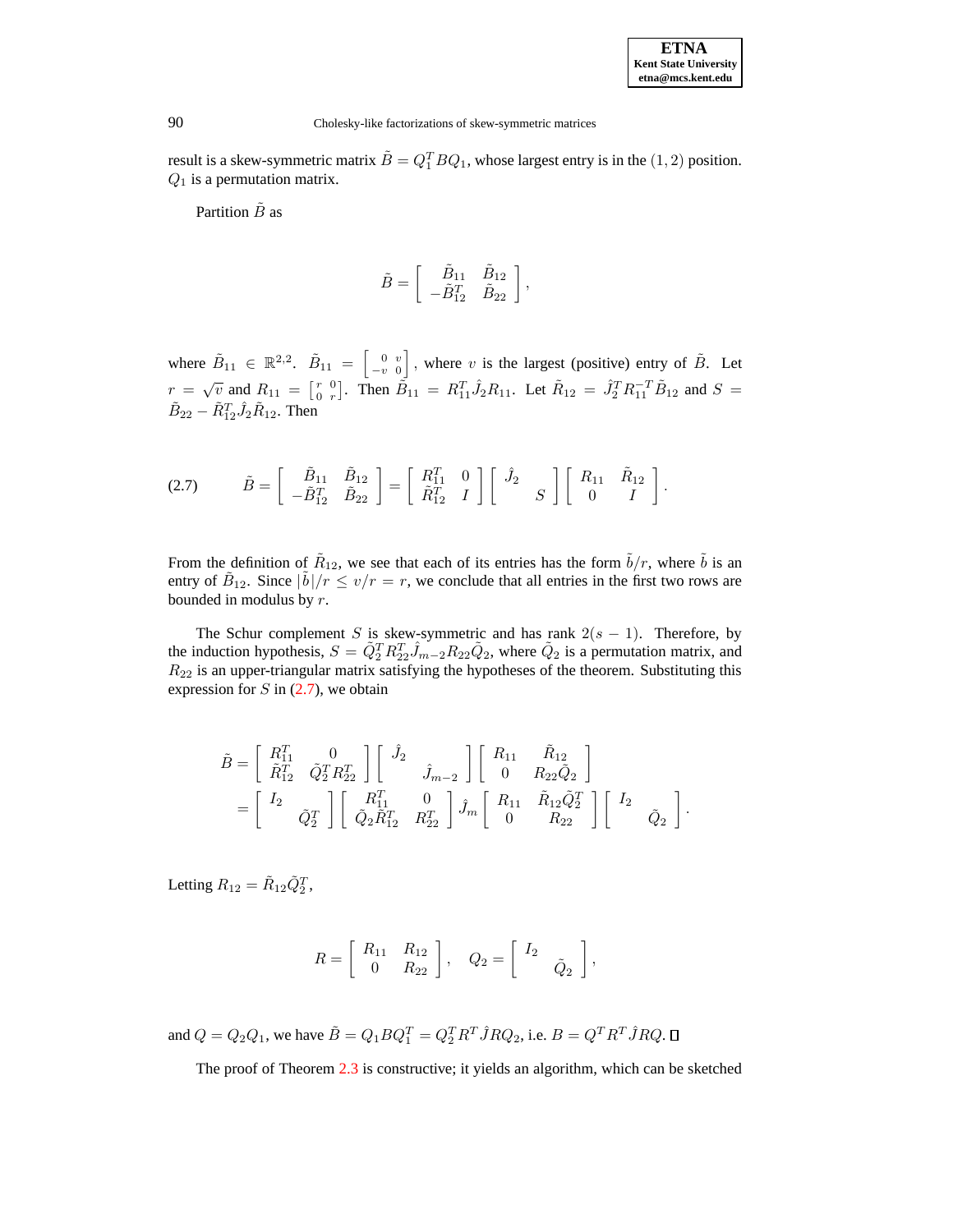as follows. The algorithm writes  $R$  over  $B$ .

for 
$$
j = 1,..., \lfloor m/2 \rfloor
$$
  
\nfind  $(ii, jj)$  such that  $B[ii, jj] = \max B[2j - 1 : m, 2j - 1 : m]$   
\nif  $B[ii, jj] = 0$ , then  
\n $\begin{cases}\n\text{rank} = 2j - 2 \\
\text{return} \\
\text{if } ij = 2j - 1, \text{ then } kk \leftarrow ii, \text{else } kk \leftarrow jj \\
\text{if } ii \neq 2j - 1, \text{ then interchange rows, columns } ii \text{ and } 2j - 1 \\
\text{if } kk \neq 2j, \text{ then interchange rows, columns } kk \text{ and } 2j \\
\text{if } i \leftarrow + \sqrt{B[2j - 1, 2j]} \\
B[2j - 1, 2j - 1] \leftarrow r; \\
B[2j, 2j] \leftarrow r; \\
B[2j - 1: 2j, 2j + 1 : m] \leftarrow -r^{-1} \hat{J}_2 B[2j - 1: 2j, 2j + 1 : m] \\
\hat{B} \leftarrow B[2j - 1: 2j, 2j + 1 : m]^T \hat{J}_2 B[2j - 1: 2j, 2j + 1 : m] \\
B[2j + 1: m, 2j + 1 : m] \leftarrow B[2j + 1: m, 2j + 1 : m] - \hat{B} \\
\text{end for} \\
\text{rank} = 2[m/2] \\
\text{return}\n\end{cases}$ 

To this brief description we add a few details. By symmetry we need only store and operate on the upper half of B. In particular, only about half of the operations indicated in the construction and application of the update  $B<sub>o</sub>$  (bottom two lines in the loop) need to be performed. The permutation matrix Q is determined by keeping a record of the column interchanges. Each column interchange should be applied to all rows of the array, not just the current Schur complement  $B[2j-1:m, 2j-1:m]$ . This way the update  $R_{12} = \tilde{R}_{12} \tilde{Q}_2^T$ , indicated in the proof of Theorem [2.3,](#page-4-1) is performed automatically.

The flop count, for a dense B, is about  $\frac{1}{3}(m^3 - (m-2s)^3)$ , i.e.  $\frac{1}{3}m^3$  in the high-rank case and  $2sm^2$  in the low-rank case. In addition the pivot searches make about  $\frac{1}{12}m^3$  comparisons in all.

Less expensive pivoting strategies are possible. For example, the pivot search could be confined to the top two rows, unless no suitable pivot is found there. One can also consider pivoting strategies that take sparseness into account, compromising on stability in order to obtain a sparser factor R. Incomplete factorizations can also be obtained from the given algorithm analogously to incomplete LU or Cholesky decompositions by prescribing a level of allowed fill-in or using a drop tolerance.

The desired factorization of  $B$  is an easy corollary of Theorem [2.3.](#page-4-1)

COROLLARY 2.4. Let  $B \in \mathbb{R}^{2n,2n}$  be skew-symmetric. Then

$$
B=\mathcal{R}^TJ\mathcal{R},
$$

<span id="page-6-0"></span>*where*  $\mathcal{R} = P^T R Q$ , *P is the perfect-shuffle permutation* [\(2.1\)](#page-2-0), *R is an upper-triangular matrix satifying the hypotheses of Theorem [2.3,](#page-4-1) and* Q *is a permutation matrix.*

Analogously, we obtain a result for skew-Hamiltonian matrices using the isomorphism  $N \rightarrow JN$  which maps skew-Hamiltonian matrices to skew-symmetric matrices and vice versa.

COROLLARY 2.5. Let  $N \in \mathbb{R}^{2n,2n}$  be skew-Hamiltonian. Then

$$
N = J^T \mathcal{R}^T J \mathcal{R},
$$

*where* R *is the factor of* JN *as in Corollary [2.4.](#page-6-0)*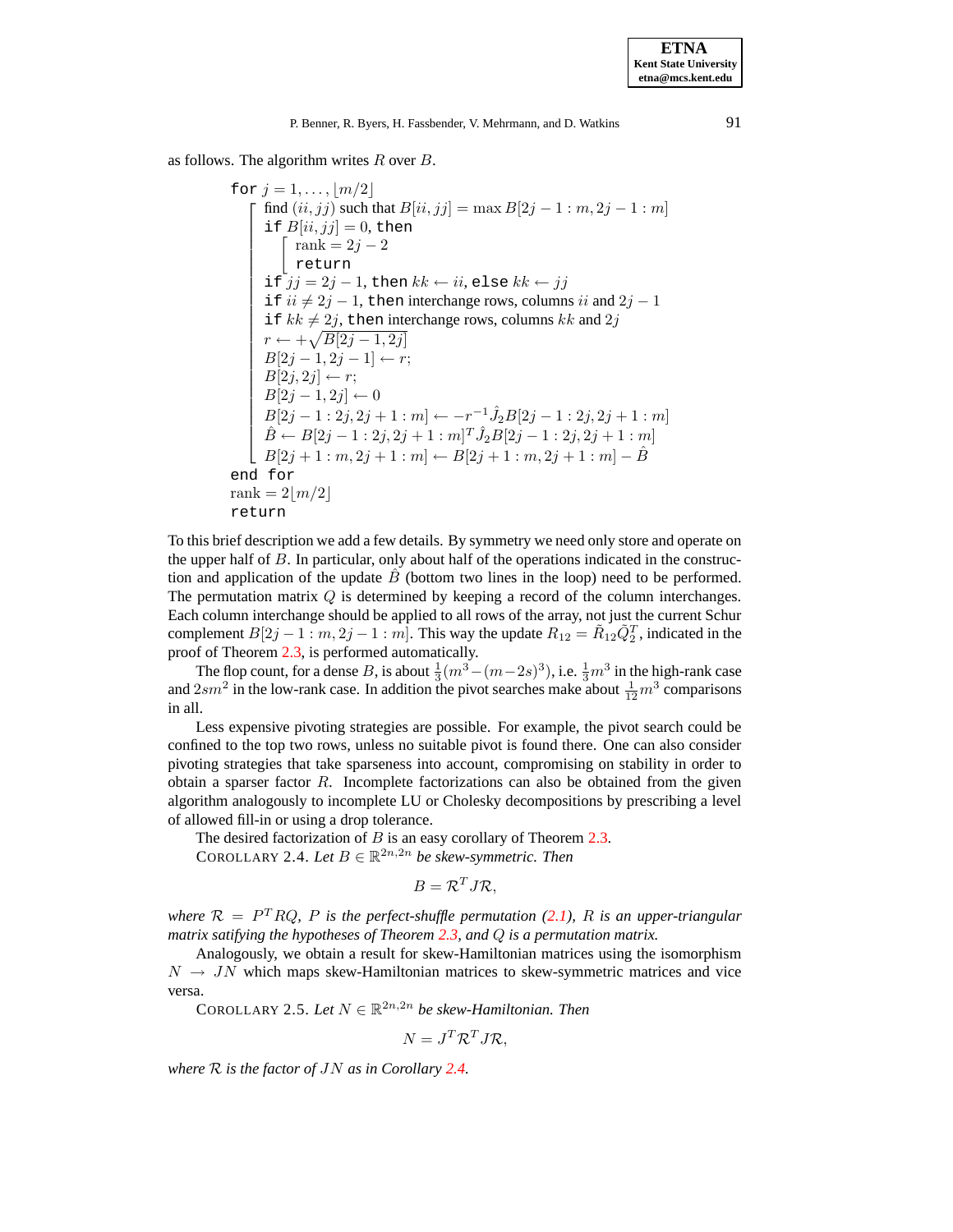

**3. Stability of the Factorization.** Standard techniques of backward error analysis can be applied to obtain the following result (cf. [\[4,](#page-8-10) Theorem 9.3]).

THEOREM 3.1. *Let* B *be skew-symmetric with rank* 2s*. Suppose we compute the decomposition*  $B = Q^T R^T \hat{J} R Q$  *using floating point arithmetic with unit roundoff u. Then the computed* R *satisfies*  $B + E = Q<sup>T</sup> R<sup>T</sup>$  *J* RQ, where

$$
|E| \le 2suQ^T |R^T| |\hat{J}| |R| Q + \mathcal{O}(u^2).
$$

This result is valid for the unpivoted algorithm, but it therefore holds for all pivoting strategies, since pivoting is equivalent to applying the unpivoted algorithm to a matrix for which the interchanges have been performed in advance. So long as only modest element growth occurs in the computation of  $R$ , the algorithm is backward stable.

The objective of the complete pivoting strategy is to discourage element growth. There is both theoretical and empirical evidence that it succeeds. We begin with a theoretical bound. Let  $B^{(0)}$  be the skew-symmetric matrix B at the beginning of the above algorithm, and let  $B^{(r)}$  be the Schur complement matrix  $B[2r + 1 : m, 2r + 1 : m]$  at the end of the rth pass through the outer loop. Define the *element growth factor*  $\gamma$  by

$$
\gamma = \max_{r} \frac{\max_{ij} |B_{ij}^{(r)}|}{\max_{ij} |B_{ij}^{(0)}|}.
$$

It is easy to show that  $\max_{ij} |r_{ij}| \leq \sqrt{\gamma}$ . Wilkinson's classical analysis of the growth factor for Gaussian elimination with complete pivoting (GCP) [\[13\]](#page-8-11) carries over with only trivial modifications to the above algorithm. It can be shown that for a nonsingular  $2n \times 2n$  skewsymmetric matrix B,

<span id="page-7-0"></span>(3.1) 
$$
\gamma \leq \sqrt{(2n)4^1 6^{1/2} 8^{1/3} \cdots (2n)^{1/(n-1)}}.
$$

This bound has the same order of magnitude as Wilkinson's classical bound on the element growth factor for GCP [\[13\]](#page-8-11).

Mountains of numerical evidence accumulated over the years have shown that the GCP bound is quite pessimistic. For example, for matrices of dimension  $n = 100$  and  $n = 200$ the bound guarantees that the growth factor is no greater than 3571 and 28298, respectively. However, numerical experience has shown that the actual growth factor is usually much less than  $n$ . Indeed, it is difficult to find matrices for which the growth factor is much greater than n. See, for example, the discussion in  $[4, pp. 180-181]$  $[4, pp. 180-181]$ . On the basis of this evidence, GCP has been pronounced stable.

Since the complete pivoting process in the above algorithm is very similar to GCP, we expected that the bound  $(3.1)$  would also prove pessimistic. This expectation has been realized. We implemented the above algorithm in MATLAB [\[7\]](#page-8-12) and found that when applied to random matrices, the growth factor is modest. We then used fminsearch from MATLAB's optimization toolbox to search for skew-symmetric matrices whose growth factor is large. For each of three choices of  $m$ , we called fminsearch fifty times. Each call to fminsearch started with an  $m \times m$  skew-symmetric matrix with nontrivial entries drawn from the normal distribution with mean zero and variance one. For  $m = 2n = 10$ , the bound [\(3.1\)](#page-7-0) is 18.7, but the largest element growth factor that finites earch found was 3. For  $m = 16$ the bound [\(3.1\)](#page-7-0) is 46.0, but the largest element growth factor that we observed was 3.36. For  $m = 20$  the bound [\(3.1\)](#page-7-0) is 72.8, but the largest element growth factor that we observed was 4.37. Based on these findings, as well as the evidence that has been accumulated for GCP, we assert that the above algorithm is stable.